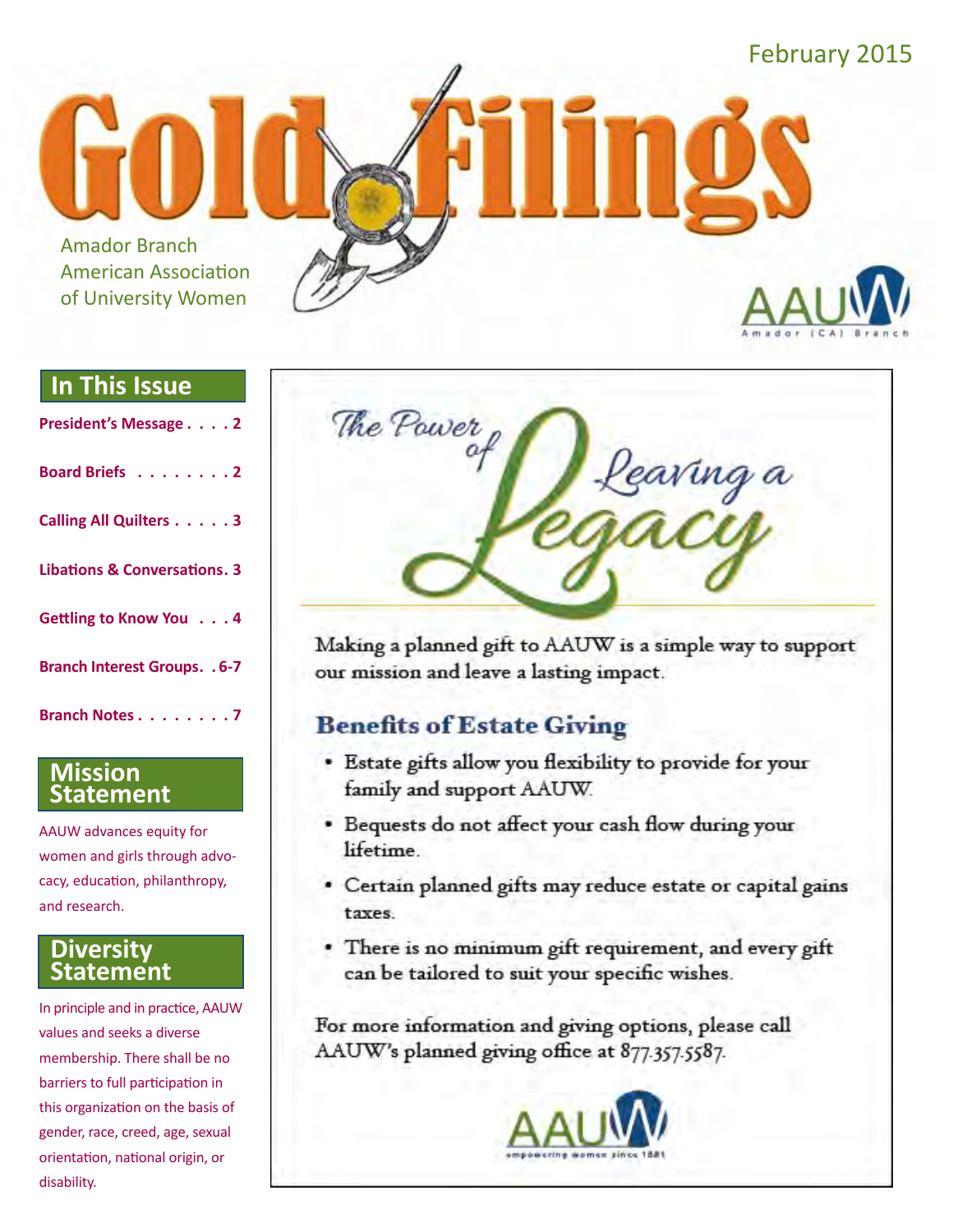# Gold<sub>e</sub>filin **President's Message**

#### *by Michele Powell*

The new year is galloping along at a rapid pace for me and I find it hard to believe that this month is over. Now that preparations for the Home Tour on April 18 are in full swing, I'm sure time will be going by even more quickly.

Nancy Schuster and her team are working very hard on all aspects of the Tour. Please remember to buy and sell quilt raffle tickets, contact Aieleen Parker or Carolyn Hennings to volunteer as a hostess and, of course, buy Home Tour tickets.

I want to thank our amazing program team headed by Sandi Baracco, Program VP, as well as Sandy Campbell and Claire Wait, hospitality co-chairs, for bringing us a very informative international program in January. Our presenter, Kelsi Himmel, spoke about the impacts of oil extraction and mining on the ecosystems both in Ecuador and Amador County. I was surprised to learn that there are two Super Fund cleanup sites in Amador County.

Kelsi has provided me with a list of websites and other resources where we can find more information.

- • www.chevrontoxico.com (Chevron case)
- www.decoin.org (Coldelco copper mining)
- Savages by Joe Kane
- www.amazonwatch.org (office in Oakland-works mainly in Ecuador, Brazil and Peru with indigenous peoples to

preserve rainforest)

- www.globalexchange.org (office in San Francisco-human and environmental rights organization that does the Reality Tours that I went through to go to Ecuador)
- www.parnassus.com (fossil-fuel free investments)
- Crude: A Joe Berlinger film (highlights the struggles in the Chevron case)
- khimmel@cityuniversity.edu (email Kelsi if you have questions)

You all received Sandi's email that the February program regrettably had to be cancelled; we are now looking ahead to the fun we'll have at the Thursday March 12 6:30 pm program. Kathleen Harmon will enlighten us on the full range of Amador Community Foundation activities and involvements and we'll celebrate our history as a branch of AAUW. All details will be in the March issue of *Gold F.ilings.*

Please mark your calendars for the March 12 program, the Home Tour Saturday April 18, the Ice Cream Social on Saturday May 16 and the ending the year with the Annual Meeting on Saturday June 13. More information is on our website under Programs and, of course, will be in *Gold Filings*.

*– Michele*

### **March Newsletter Deadline**

The deadline for submitting articles and information for the February issue of Gold Filings is February 25th. Please submit material as soon as you can. Thank you.

# **Board Briefs**

- The treasurer gave her report. The Stephen Honeychurch Memorial Scholarship Fund has \$1855.00 as of December 28.
- Home Tour Chair Nancy Schuster reported that only 29 members purchased HT tickets last year; a discussion ensued on how to improve member purchases. As there is no Sponsor Chair, individual members are soliciting ads for the brochure. A HT flyer is being distributed with the ACES Waste bill. Current HT information has been posted on the website.
- Our website domain name expires in March and the website management contract expires in April. Transfer of both to National will take place. There will be a new domain name, but there will be a forwarding link for one year.
- The Nominating Committee met January 16 to begin recruiting candidates for 2015-2016.
- The board agreed to form a committee to review and

revise, as needed, the requirements and application forms for scholarships.

- The board approved a motion to combine the November and December issues of Gold Filings.
- The board approved a motion to have business cards printed with the AAUW logo for membership purposes.
- A committee will be formed to explore joining the National program for collection of dues.
- The February program has been cancelled due to lack of available speakers.
- There will be a members only program in March to celebrate the Amador Community Foundation. Kathleen Harmon will be invited to speak.
- The board agreed to support January program speaker, Kelsi Himmel, and her G.H.O.S.T. (girls helping other sisters thrive) club at Argonaut High by providing several members as panel speakers for the group's February program.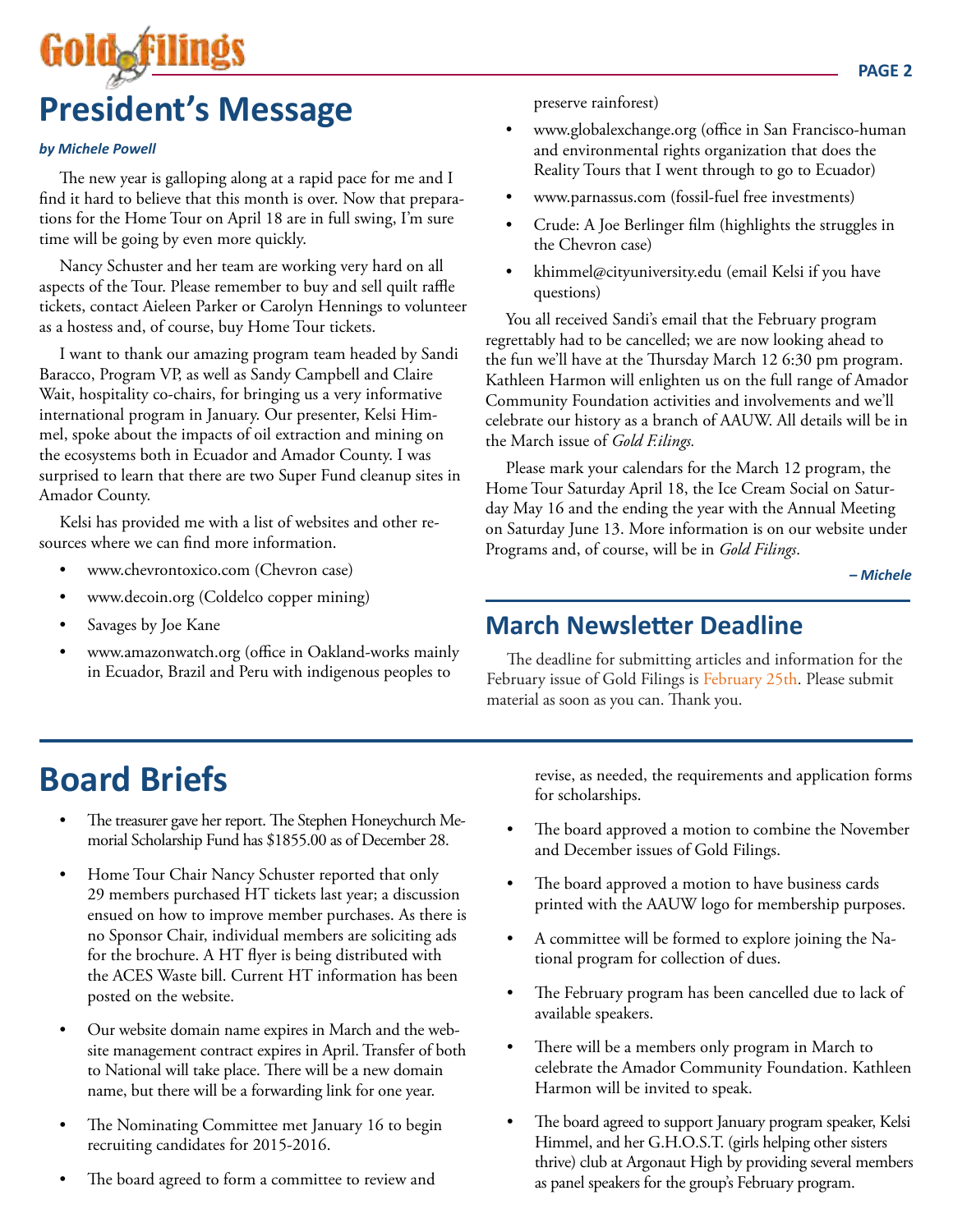

### *Bill & Jennifer Nelson Home* **Home Tour Preview**

T his 12-year old Prairie Style home was custom built for the Nelson family. The home sits on 5-acres with an impressive panoramic view of the valley, all the way to Mt. Diablo.

The home was created in the spirit of Frank Lloyd Wright, specifically Wright's Hanna House at Stanford. The home's layout is a "hexagonal" grid. The walls in all the rooms are part of hexagon angles. From the entryway, visitors can see how architect Ty Hoblitt of Orangevale conformed to the spirit of the Hanna house with natural materials, window walls and an open floor plan following the hexagonal grid. The living room ceiling soars above a wall of windows to the view beyond. Large rooms, clean and uncluttered spaces, natural light, and oak hardwood floors carry out Frank Lloyd Wright's Prairie Style. The local builder is Loren Fasmer, who built other homes featured in previous home tours. The angles must have presented quite a challenge to the carpenters.

The living room has Stickley furniture that echo the lightstained oak flooring. This style of furniture is classic for the Arts and Craft Period. Custom lighted cabinets display the Nelson's beautiful glass art collection.

**(continued on page 5)**

# **Nominating Committee Seeking Volunteers**

The Nominating Committee (Nancy Street, Jackie Martinez, and phone helper, JoAnn Ogburn) has been formed. We met on January 16 to get started. Next will be recruitment phone calls to members. We have many slots to fill and are hoping that you will consider stepping up to help our branch function. The website (*aauwamador.org*) contains job descriptions for you to peruse. PLEASE HELP! If you are interested in serving, please contact Nancy Street at *streetjb@volcano.net*

# **Home Tour Opportunity Quilt Is Complete**

The Home Tour Opportunity Quilt is finished and ticket sales have begun. The full cost of the tickets goes to the

AAUW Scholarship Fund for local women and girls, so the money goes for a good cause.

I am sure you don't want to miss out on the chance to win this beautiful quilt. Tickets are \$1 each or 6 for \$5. If you would like to take a packet of tickets to sell to family, friends and members of other organizations you belong to, packets of 30 (\$25) and 60 (\$50) will be available.



Contact Sue Harrington and she'll put you on the touring schedule.

The full/queen size quilt measures approximately 79" x 99". It features a bear paw block combined with a cross block in brown, green and gold tones. The trees pieced into the border add additional interest contributing to the quilt's name, Amador Pines. The quilt is based on a Whirligig Design by Chris Hoover called Eldorado Canyon.

*–Sue Harrington & Michele Powell*

### **February Libations & Conversations Set**

Libations & Conversations will meet Wednesday, February 25, 5:30-6:30 p.m. at Yorba Wine Tasting Room in Sutter Creek. The topic of conversation is "Resiliency" led by Lani Chapman. Join us for no-host wine by the glass (\$6-\$8), camaraderie and fun. You might be the lucky one to win the door prize!

# **Calling Interested Quilters!**

**Many of our AAUW**<br>quilters have moved<br>on and are no<br>longer AAUW members or quilters have moved on and are no have moved away. Aieleen Parker and Sue Harrington are seeking other members who would like to join us in making the Home Tour Op-

portunity Quilt for 2016. The quilt ticket sales raise between \$1500 and \$2000, 100% of which goes to scholarship fund.

We usually begin the process in February when we select a pattern. Then we shop for appropriate fabrics.

We work together to cut the fabric, and then divide the sewing that can be completed individually. The group works together when it is convenient and when the quilt top sections need to be sewn together. We try to have the quilt top completed by early fall which gives us time to get it quilted and finished to display at the January meeting.

If you are interested in joining us or have questions, please contact either Aieleen (Aieleen@juno.com) or Sue (susanlh@volcano.net). We would like to hear from you soon so we know if we will have enough members to launch a quilt project for the 2016 Home Tour.

#### **PAGE 3**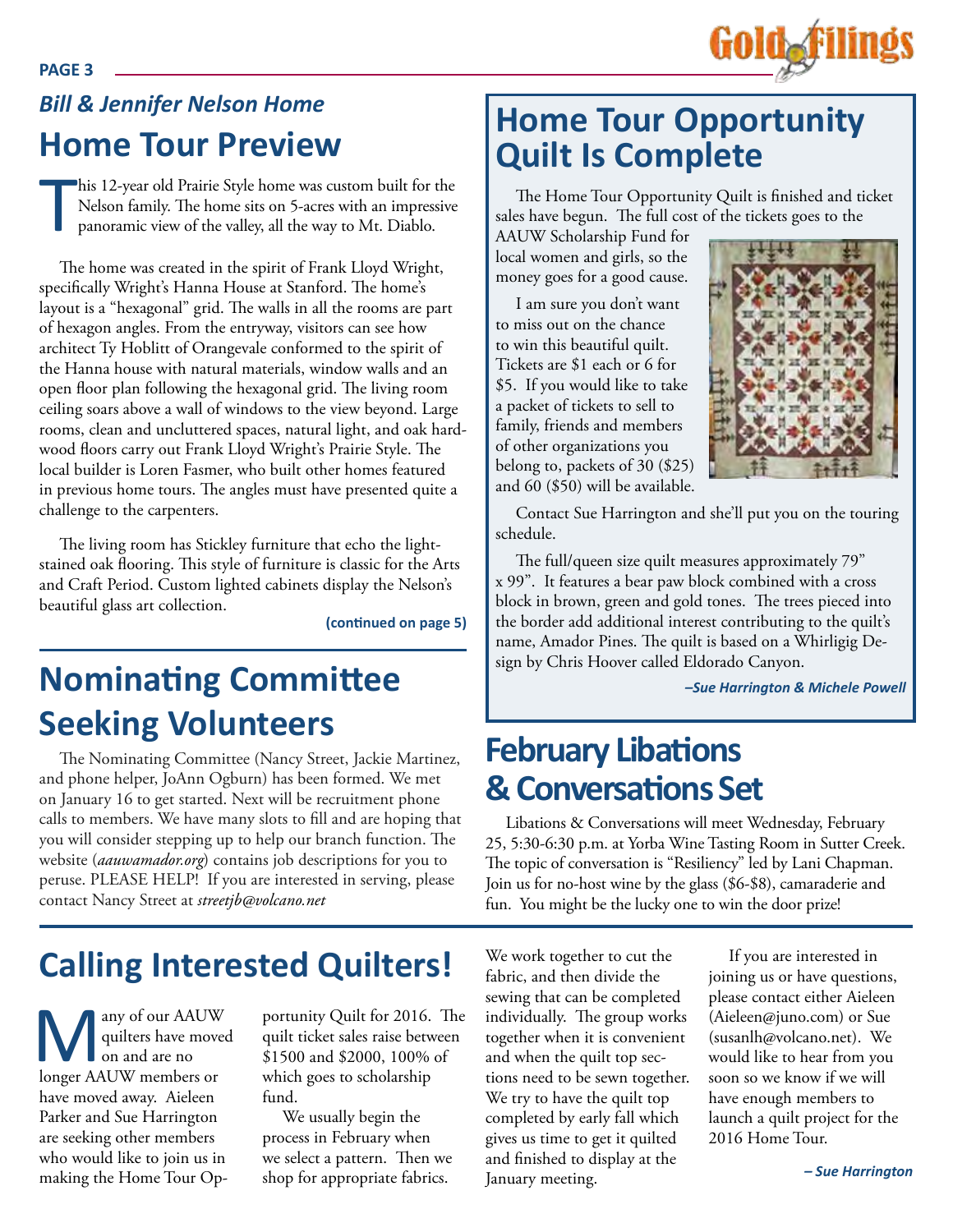

### *Getting to Know You* **Lisa Conti, Linda Rianda, and Pamela Bennetts**

**Lisa Conti** was born in Santa Barbara, California, back when it was still a fairly small town. She had a "normal, boring childhood", right down to the "family station wagon". Her sister is eleven years older, so growing up was almost like being an only child. She can remember walking with her friends to buy candy at the store.



First Lisa attended Allan Hancock College in Santa Ma-

ria, and then transferred to Cal Poly San Luis Obispo, where she earned a Bachelors' degree in Social Science. She just needs to finish her thesis for her Master's degree in Industrial and Technical Studies.

She came to Amador County for love. Her college boyfriend hailed from here, and they came after graduation. They are no



longer together, but remain friends. Lisa first worked for Wolin Construction, then at Hospice of Amador County. After a job at Mule Creek State Prison, she has been working for the Amador County Probation Department for nine years. She loves her job! Her current boyfriend works for the Sheriff's Department. Her biggest thrill is helping a client "get on the right path".

Her interests beyond Criminal Justice are mellow, and include music and quiet times. She enjoys going to museums

and antique stores, cooking and baking. In the late seventies, Lisa took a special trip to Egypt, where she took a tour inside a pyramid. She has loved learning about Ancient Egypt since childhood, and would love to go back again once it is safe.

Her friend, Karen Baker, encouraged her to join AAUW. Lisa hopes to come to more events this year.

**Pamela Bennetts** is returning to AAUW after a long absence. She was a member in the 70s and 80s, serving as president for one year.

Pam moved to Amador County in 1975 with her former husband. Together, they ran the Amador Progress-News and the Amador Ledger, which eventually merged with the Ama-

dor Dispatch to become the Amador Ledger-Dispatch. At the same time, their children, Amanda, Matt and Emily Bohl were born.

The University of California at Santa Barbara is her alma mater, where she earned a BA in English. After selling the newspapers in 1989, Pam returned to school to earn her teaching credential. She first taught at Sutter Creek Elementary, moving to Ione Elementary in the mid-90s where she has taught



5th grade ever since. Retirement is only a few years away.

Community involvement has been important to Pam. She is a member of the Ione Picnic Association, Native Daughters of the Golden West, and was previously involved with the Ione Business Association. While her children were in 4-H, Pam was community leader and a board member, as well as a leader of groups such as sewing, cooking, leatherwork, etc. She enjoys activities at the Amador County Fair, especially now that her six grandchildren are old enough to participate.

A few years ago, Pam discovered she could sing and joined the Amador Choraliers as an alto. She truly enjoys rehearsing and the spring and Christmas programs the group presents. Creating in her garden also brings her a lot of pleasure. She moved into a new house near the Castle Oaks golf course two years ago and had a lot of fun designing and building her backyard oasis. It has been her hope to someday become a Master Gardener, and she has just started the classes to complete that goal.

Pam is happy to have re-joined AAUW. She's enjoying seeing familiar faces and meeting new friends.

*– Submitted by Pamela Bennetts*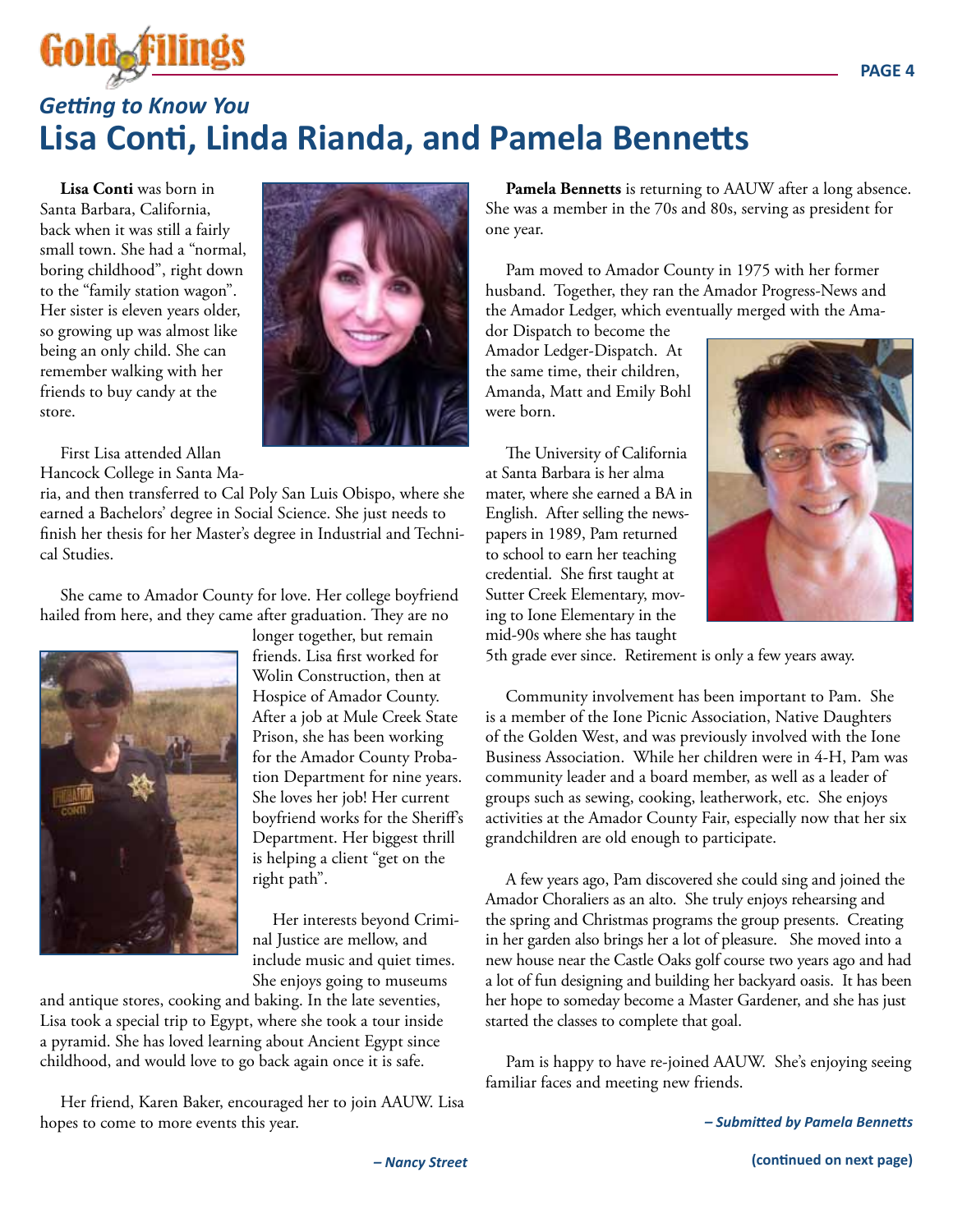### **Getting to Know You**

#### **(continued from previous page)**

**Linda Rianda** was born in Salinas and grew up there. Her great-grandparents settled in Salinas in the 1850's, speaking only Italian their entire lives. Linda has been an Amador County resident for more than 25 years and a resident of Sutter Creek for 12 years. She has recently wrapped up six years of service on the Sutter Creek City Council.

Linda attended Salinas High School, Hartnell Community College, and Fresno State University, graduating with a degree in English and a teaching credential. She taught junior high and high school in Fresno for nine years before becoming a peace officer with the State Department of Corrections. As she worked her way through Corrections, she pursued increasingly diverse and complex roles. After a 26-year public safety career in the Department, Linda retired in 2008 as Associate Warden at Folsom State Prison. During her career with Corrections, she always felt that her work made a difference in people's lives by making communities safer and by ensuring public monies were spent responsibly.



In 2009, Linda was appointed by Sutter Creek City Council to fill a vacant seat on the Council. As a City Council member, Linda was instrumental in balancing the City's budget for the first time in years. It was in an effort to give back to the

community she loves and to help ensure that Sutter Creek remains forever the jewel of the Mother Lode. In 2010, Linda was elected to the City Council for a four-year term, and served as Sutter Creek's Mayor in 2012.

For the past two years Linda has been working as the Tasting Room Manager for Bella Grace Winery three or four days a week which she enjoys greatly. And if all that wasn't enough, she is serving or has served on the board or



as an active member of the following community organizations: Amador County Recreation Agency (ACRA), Kennedy Mine

> Foundation, the Sutter Creek Woman's Club, Sutter Creek Community Benefit Foundation focusing on the Historic Sutter Creek Grammar School Restoration and other community projects including the Eureka Mine Restoration Project, and serves as secretary of AmadorArts. We embrace Linda as a new member of AAUW and welcome her involvement and participation in our programs and activities.

> > *– Sandi Baracco*

#### **Home Tour Preview**

**(continued from page 3)**

In contrast, the kitchen seems cozy with its lowered ceiling, warm cherry cabinets, and triangular-shaped island. All cabinets throughout the home were custom built by local craftsman John LeSage of the Wood Wizard in Sutter Creek.

The home has 3 bedrooms and  $3^{1/2}$  baths. The master bedroom has a 15-foot ceiling and a stunning view of Mt. Diablo. The exterior features a large Porte cochère carport in the front and natural landscaping off the living room, to frame the panoramic hill-top view. We think you will agree that the home succeeds in capturing the spirit of Frank Lloyd Wright.



Pine Grove, CA 95665 **Make checks payable to FACL Information: 209.296.1712** 

Friends-**Amador County Library Sponsored by: JACKSON**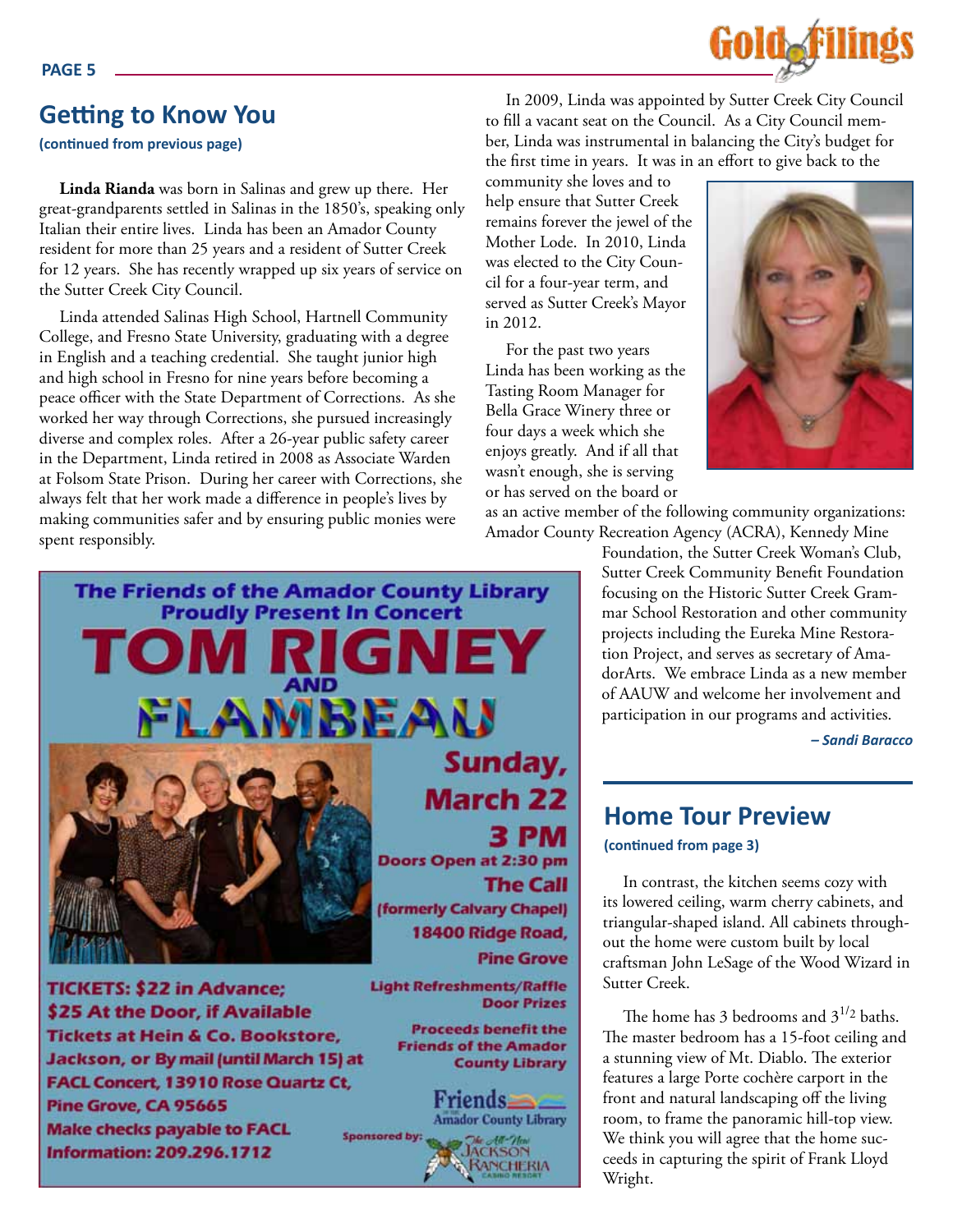

# **Special Interest Groups**

### **Afternoon Book Group**

Robin Stolk, Chair *robinfstolk@sbcglobal.net*

Join us for a thoughtful and friendly book discussion the 2nd Monday of each month at 2 p.m. We meet at members' homes to



discuss a book chosen from our yearly list compiled in September. Our list is a mix of fiction and nonfiction. New members are welcome. On February 9th we are meeting at the home of Marge Guletz. We will be discussing *A Higher Calling* by Adam Makos. We would love any branch member to join us who is interested in a book group. If you are interested, please call Robin Stolk.

#### **Art in Action**

Charlene Unger, Chair *cux2@volcano.net*

We are a group whose members enjoy drawing and painting at each others' homes or various outdoor locations such as PiPi Valley, Bear River and Tabeau

Lake. We share information about art workshops and gallery exhibits. Art in Action group members are responsible for the Art Show at the Home Tour. Beginners are welcome. Lunch is always part of the day. Meetings are every 2nd & 4th Tuesday. Contact Charlene for information about the next meeting.

#### **Book Lovers & Page Turners**

Jackie Martinez, Chair *jackiemartinezm@aol.com*

We meet at 2 p.m. on the fourth Monday of each month (except December) at members' homes. We have great discussions about the books and how their themes and characters relate to our own lives and worlds. New members are welcome.



On February 23 we will be meeting at Sue Harrington's home to discuss *Remarkable Creatures* by Tracey Chevalier. If you'd like to join us, contact Sue.

#### **Cork & Fork**

Greta McElroy, Chair *gretamcw@coastside.net*

This group meets every other month with significant others to enjoy wine tasting and appetizers. Member's homes are the usual meeting place, but we sometimes

gather at a winery tasting room or other appropriate venue. Cork & Fork meets the 2nd Sunday except in May when we meet on the 3rd Sunday because of Mother's Day. The next

meeting of Cork & Fork is March 15. Details about this meeting will be in the March issue of G.F. If you'd like to join the group or want more information, contact Greta McElroy



#### **Garden Groupies**

Nancy Schuster, Chair *nancys@volcano.net*

Garden Groupies love plants and the beauty they add to our lives! No digging, raking or pruning is required - just join us in visiting some very interesting places.

The Garden Group met in January to schedule our plans for the entire year. I think we came up with great destinations and we're all ready to get started. On Wednesday, February 18th we'll be heading to Green Acres Nursery in Folsom, in time for the planting season. This is the time to prune fruit trees, start planting vegetable seeds and check out bare root roses. We'll meet at the parking lot next to the post office in Sutter Creek at 10 a.m. Please contact Nancy if you'd like to join us.

#### **Lunch Bunch**

Kelli Garcia, Chair *kgarciaod@hotmail.com*

Lunch Bunch meets the second Thursday of every month. We patronize new restaurants and local favorites. Each month a different hostess chooses the restaurant and makes the reservations.



Attendees pay for their own meals. New Lunch Bunchers are always welcome.

This month we meet February 12 at Caddy's Restaurant at Castle Oaks Golf Club. The address is 1000 Castle Oaks Drive, Ione. Please RSVP to Claire Wait *clairesc@sbcglobal.net* by February 9.